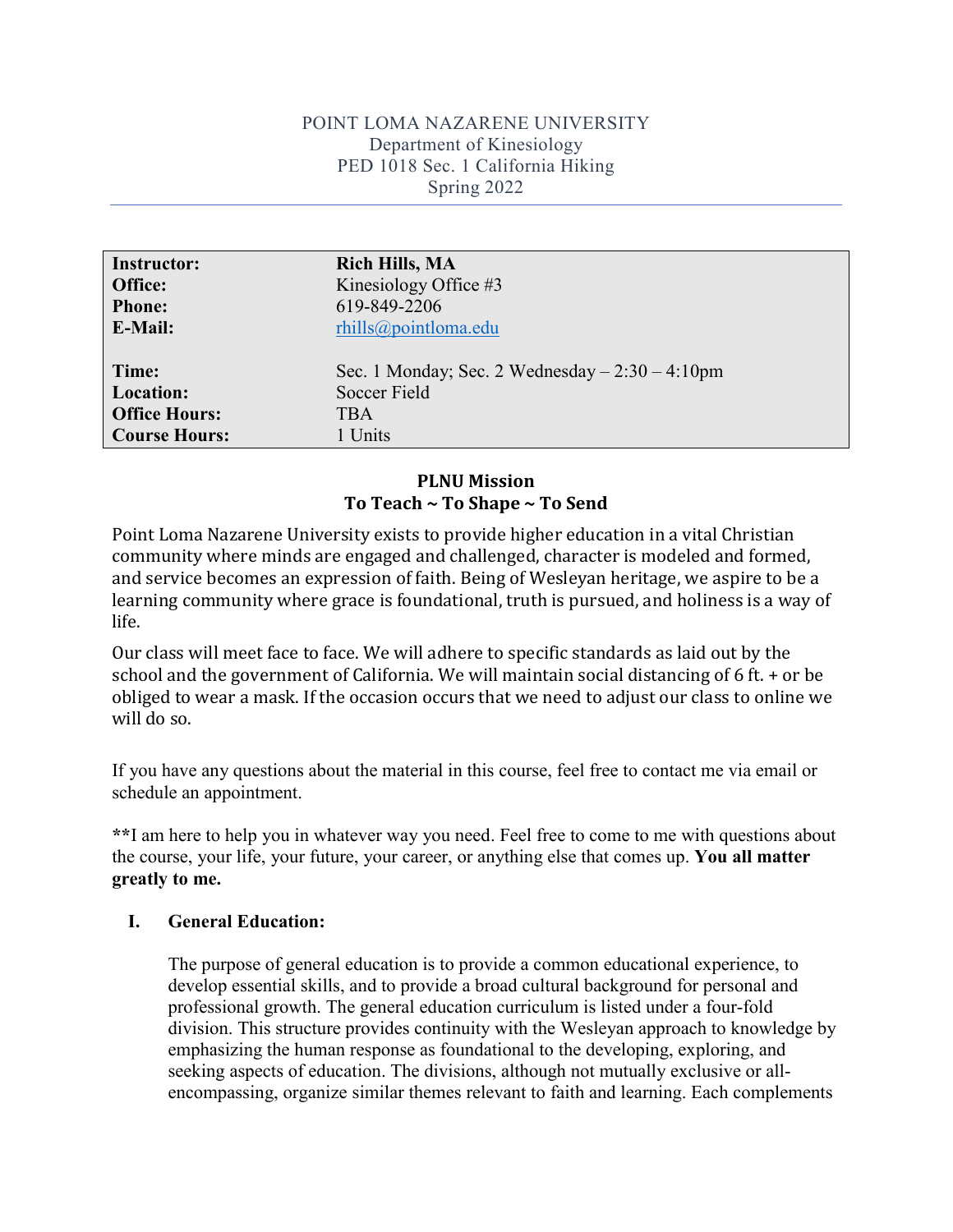the others and, in each, conscious efforts are made to reveal connections, develop perspectives, and build synthetic thinking skills. These divisions are: Responding to the Sacred, Developing Cognitive Skills, Exploring an Interdependent World, and Seeking Cultural Perspectives. Note: If you are a Physical Education, Exercise Science, or Athletic Training Major – take PED 200 – Optimal Health

### **II. Catalog Description:**

Development of personal fitness through assessment, theory, and practice; introduces principles of conditioning, nutrition, sleep, and stress management leading to a lifetime of fitness and desirable health practices.

**III. Student Objectives and Learning Outcomes:** The primary objective of this course is to acquaint students with knowledge and activities to make wise decisions about a lifetime of health and fitness.

## **After completion of this course students will be able to:**

- 1. Assess current personal lifestyle and develop a plan for optimal lifelong wellness.
- 2. Identify and explain how the health related components of physical fitness contribute to general health and wellness.
- 3. Demonstrate practical techniques for assessing one's own fitness status.
- 4. Participate in a variety of correctly performed individual and team activities designed to improve healthy fitness levels.
- 5. Participate in anxiety awareness and mindfulness programs.
- 6. Participate in sleep awareness and healthy sleep protocols.
- 7. Explain how nutrition relates to health and wellness, and describe components of healthy nutritional habits, access and analyze eating habits, and design and apply a personal nutritional program based on sound nutrition.

# **General Education Learning Outcome 2a:**

Students will develop an understanding of self that fosters personal well-being. [\(Questionnaire\)](https://goo.gl/forms/Wm3vuhIFKUrJzTPr1)

### **IV. Required Materials**

- 1. **Textbook:** Afoot and Afield San Diego County Jerry Schad
- **V. Course Requirements**: PED 1018 is a 1 unit lab class. This is an **ACTIVITY CLASS**, so you must be dressed down each day unless otherwise stated. The expectation for this class is 100 minutes per week in class and two hours per week outside of class.

### **Learning Outcomes**

- a. Anxiety, stress and fear reduction Each student will participate in identifying their anxieties, stressors and fears.
- b. Activities to aid in the reduction of anxiety, stress and fear Each student will participate in identifying and doing a variety of activities (mindfulness, relaxation, meditation, yoga …)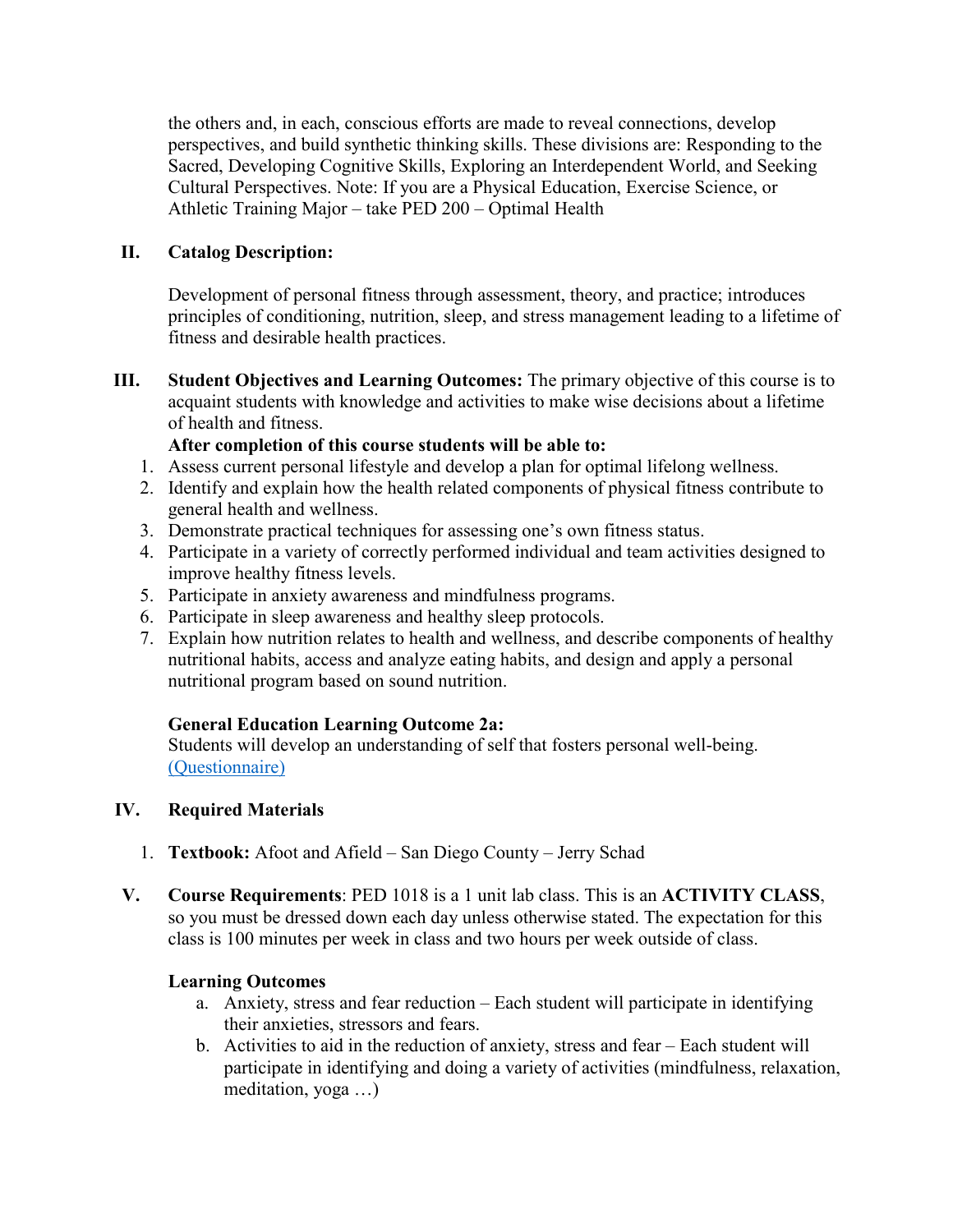- c. Movement Each student will log a minimum 10,000 steps per day for exercise. 5,000 of those steps will be in a purposeful walk for achieving L.O.'s a, b, and c.
- d. Diet Each student will complete a nutrition analysis and a three day a week food log and create a plan to develop a healthy relationship with foos.
- e. Sleep Each student will create a personal plan for sleep and log sleep time. Plan to include music, food and drink one hour prior, positive reading and tomorrow's schedule prior to sleep.

\*Nutrition Analysis Website: www.myfitnesspal.com you will need to register and follow prompts to assess your food intake.

\*Step counting will require each student to use a pedometer, fitbit or watch to account for daily steps.

### **Grade:**

1. Attendance & Participation (112pts.)

a. Attendance (25 pts. 2 pts a day) Roll is taken every day. Full credit if you are on time. You will lose points for not attending class. You cannot receive attendance points if you don't attend. See "University Policy" website below. b. Participation/Attitude & Effort (25 pts. 2 pts. a day) Come to class dressed to stretch and walk freely. Change at home or in the provided locker rooms. Do not dress in the restrooms. Wear athletic clothing and closed toed shoes. Points will be deducted for not dressing in appropriate clothing, lack of participation, and also for tardiness.

- 2. Walking, relaxation, eating and sleeping logs  $-96$  pts. (4  $\omega$  24 pts)
- 3. Personal paper identifying anxieties, stress and fears. (20 pts)
- 4. Choose a mindfulness and anxiety/stress reduction plan (20 pts)
- 5. Choose a sleep plan (20 pts)
- 5. Self-guided San Diego County off campus trail hikes 40 pts.  $(2 \text{ (}a) 20 \text{ pts})$
- 6. Nutrition Analysis and eating plan (25 pts)

### **VI. Course Grading:**

**Total 251 pts**

| Grade          |
|----------------|
| %              |
| $A = 90 - 100$ |
| $B = 80 - 89$  |
| C=70-79        |
| $D=60-69$      |
| $F = 0.59$     |
|                |

### **VII. Course Guidelines**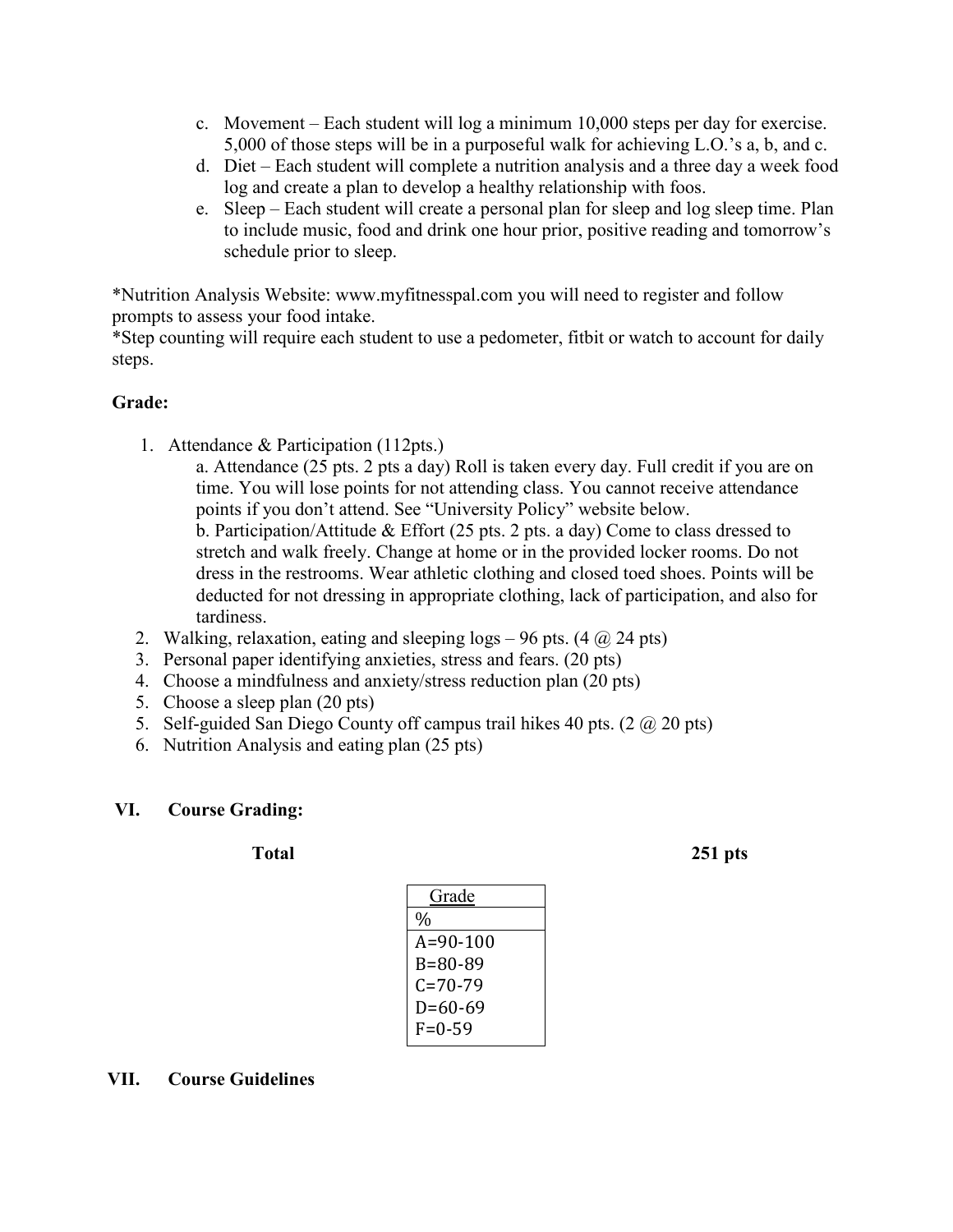- 1. **Attendance:** Students are required to attend class every class period unless they notify the professor in advance. Excused absences for emergencies are accepted with notification ASAP. Role will be taken each class. Students missing more than 6 classes may be de-enrolled from the class. Regular and punctual attendance at all classes is considered essential to optimum academic achievement. If the student is absent from more than 10 percent of class meetings, the faculty member has the option of filing a written report which may result in de-enrollment. If the absences exceed 20 percent, the student may be de-enrolled without notice. If the date of de-enrollment is past the last date to withdraw from a class, the student will be assigned a grade of W or WF consistent with university policy in the grading section of the catalog. See [Academic Policies](http://www.pointloma.edu/experience/academics/catalogs/undergraduate-catalog/point-loma-education/academic-policies) in the (undergrad/graduate as appropriate) academic catalog.
- 2. **Late Work:** Assignments not turned in the day they are due will receive a 0 on that assignment.
- 3. **Email:** Email will be a main form of communication used by the professor outside of class as well. Students are expected to check their email at least on a daily basis. If you know of issues with your @pointloma.edu account please notify the professor immediately.
- 4. **Cheating and Plagiarism:** Cheating is the actual or attempted practice of fraudulent or deceptive acts for the purpose of improving one's grade or obtaining course credit; such acts also include assisting another student to do so. Plagiarism is a specific form of cheating which consists of the misuse of the published and/or unpublished works of others by misrepresenting the material (i.e., their intellectual property) so used as one's own work. Penalties for cheating and plagiarism range from a 0 or F on a particular assignment, through an F for the course, to expulsion from the university. For more information on the University's policy regarding cheating and plagiarism, refer to the student handbook:

[http://www.pointloma.edu/Handbook/Policies/Academic\\_Honesty.htm](http://www.pointloma.edu/Handbook/Policies/Academic_Honesty.htm)

- 5. **Academic Accommodations:** While all students are expected to meet the minimum academic standards for completion of this course as established by the instructor, students with disabilities may request academic accommodations. At Point Loma Nazarene University, students must request that academic accommodations by filing documentation with the **Disability Resource Center** (DRC), located in the Bond Academic Center. Once the student files documentation, the Disability Resource Center will contact the student's instructors and provide written recommendations for reasonable and appropriate accommodations to meet the individual needs of the student. Se[e Academic Policies](http://www.pointloma.edu/experience/academics/catalogs/undergraduate-catalog/point-loma-education/academic-policies) in the (undergrad/graduate as appropriate) academic catalog.
- 6. **Ferpa Policy:** In compliance with federal law, neither PLNU student ID nor social security number should be used in publically posted grades or returned sets of assignments without student written permission. This class will meet the federal requirements by (each faculty member choose one strategy to use: distributing all grades